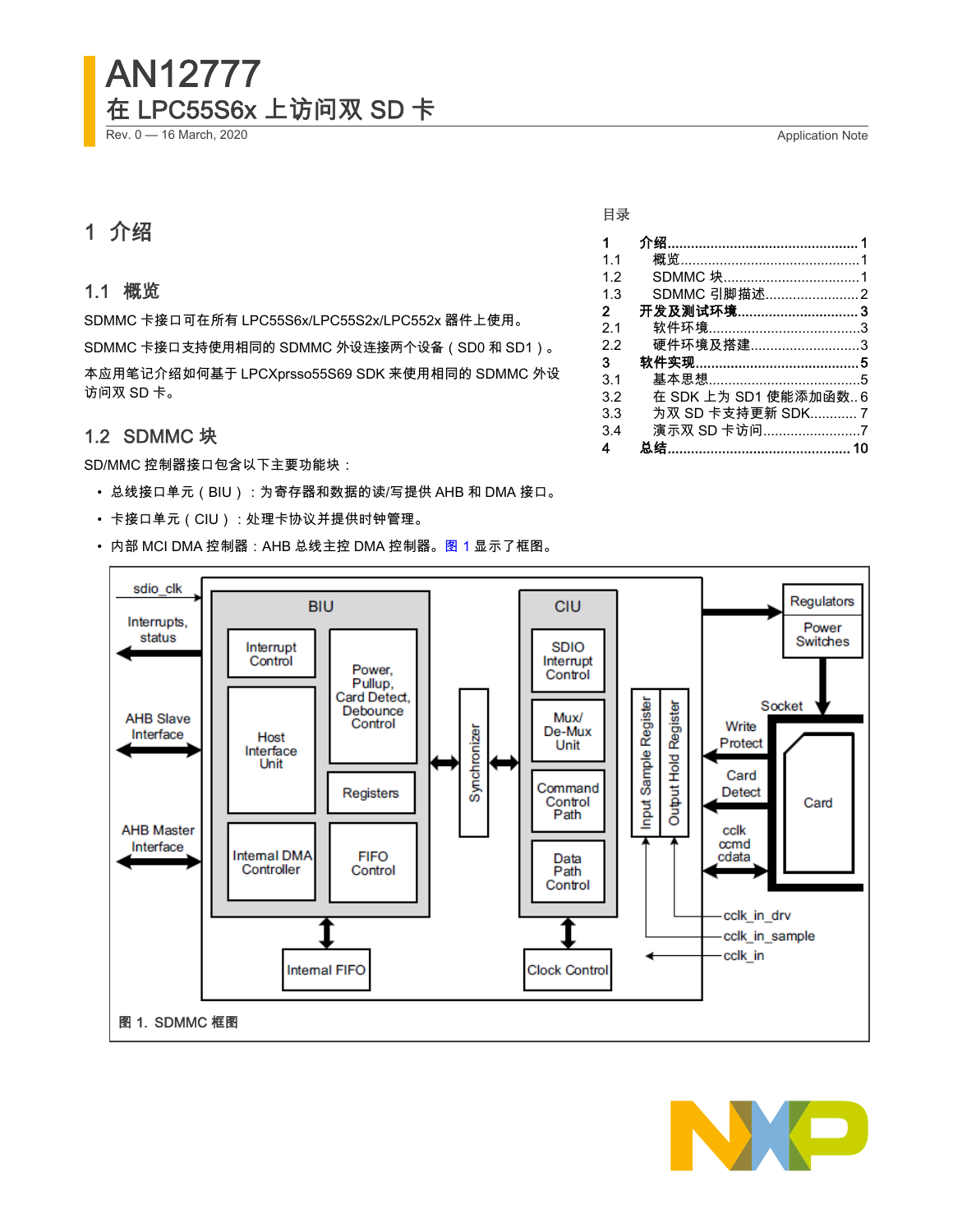## <span id="page-1-0"></span>1.3 SDMMC 引脚描述

表 1 描述了 SDMMC 的可用引脚功能。通常,SDn\_CLK, SDn\_CARD\_DET\_N, SDn\_CMD, 以及 SDn\_D (n= 0, 1) 引脚需要连接到设 备,其他引脚是可选的。

SD0\_D 最多支持 8 位数据, SD1\_D 最多支持 4 位。两者都支持 1 位模式。

#### 表 1. SDMMC 引脚描述

| 引脚功能                           | 类型       | 描述                                                                                       |
|--------------------------------|----------|------------------------------------------------------------------------------------------|
| SDO CLK, SD1 CLK               | $\Omega$ | SD/SDIO/MMC 时钟                                                                           |
| SDO CARD DET N, SD1 CARD DET N |          | SDIO 卡检测信号插槽<br>0 表明存在卡                                                                  |
| SDO WR PRT                     |          | SDIO 卡书写保护<br>1表明写操作正被保护                                                                 |
| SDO CMD, SD1 CMD               | O/I      | 输入/输出命令                                                                                  |
| SD0 D[7:0], SD1 D[3:0]         | O/I      | 数据线的数据输入/输出 DAT[7:0]                                                                     |
| SDO POW EN, SD1 POW EN         | $\circ$  | SD/SDIO/MMC 插槽电源启用                                                                       |
| SD1_BACKEND_PWR                | $\Omega$ | 嵌入式设备的后端电源供应<br>它控制一台嵌入式设备的后端电源。该位不控制主机<br>控制器的 VDDH。寄存器位使能软件编程。此寄存器<br>上的值控制打开和关闭嵌入式设备。 |
| SDO CARD INT N, SD1 CARD INT N |          | 卡中断线<br>该引脚用于指示卡中断,即使在卡的时钟关闭时也会<br>对其进行采样。它连接到 eSDIO 卡中断线,仅针对<br>eSDIO 定义。               |

像其他外设一样,可以通过 I/O 控制寄存器 ( IOCON ) 来配置 SDMMC 引脚。表 2 列出了 SD0\_CLK, SD0\_CMD, SD0\_Dn, SD1\_CLK, SD1\_CMD, 以及 SD1\_Dn 这些引脚的设置。

#### 表 2. SDMMC 建议引脚设置

| <b>IOCON bit(s)</b> | 类型 D 引脚         | 类型 A 引脚             |
|---------------------|-----------------|---------------------|
| 10                  | 未使用,设置为0        | 模拟开关已打开 (禁用)。设置为 0。 |
| 9                   | 控制漏极开路。设置为0     | 与类型 D 相同            |
| 8                   | DIGIMODE: 设置为 1 | 与类型 D 相同            |
| 7                   | INVERT:设置为 0    | 与类型 D 相同            |
| 6                   | SLEW: 设置为 1     | 与类型 D 相同            |
| 5:4                 | Mode:设置为 0      | 与类型 D 相同            |

Table continues on the next page...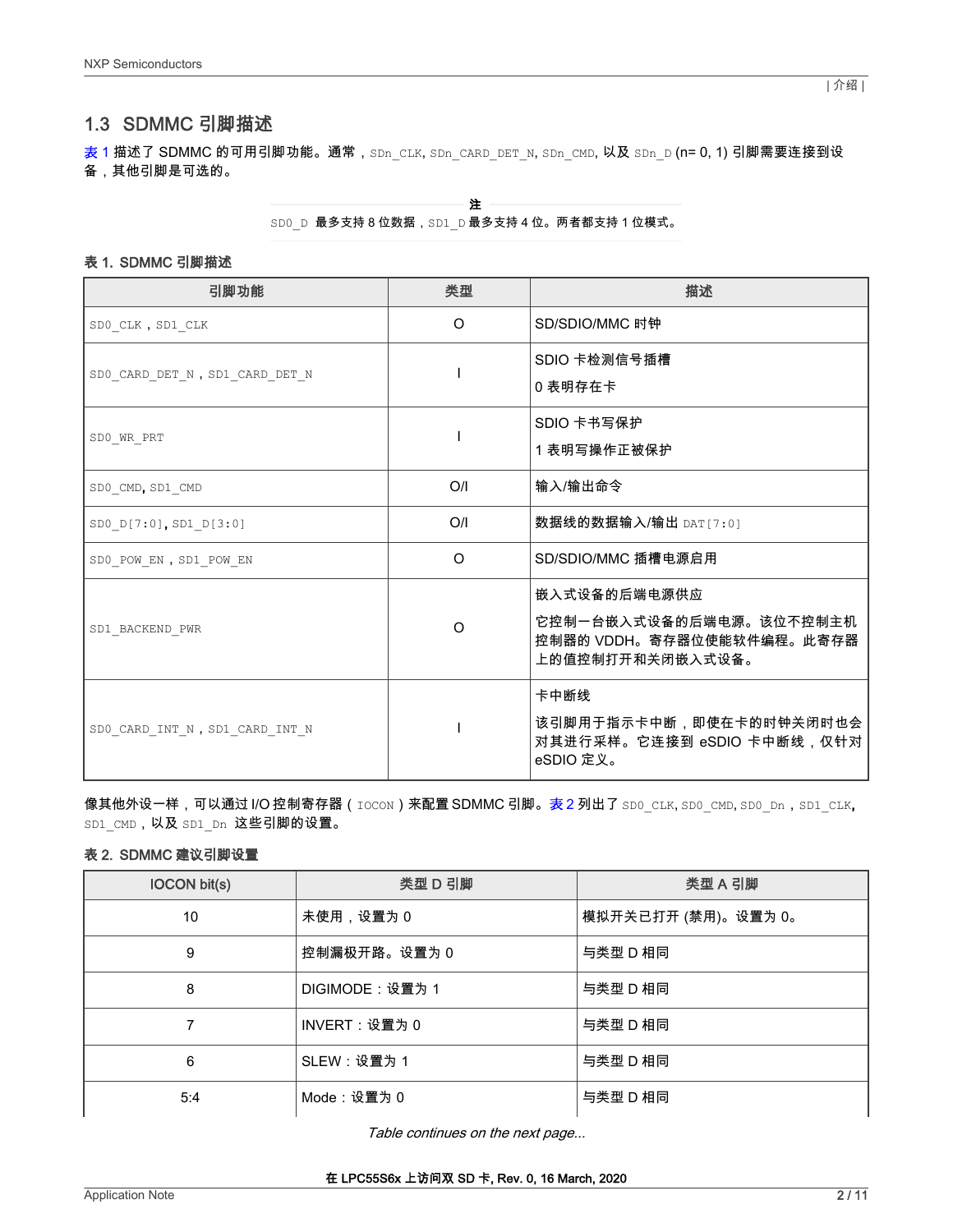#### <span id="page-2-0"></span>表 2. SDMMC 建议引脚设置 (continued)

| <b>IOCON bit(s)</b> | 类型 D 引脚             | 类型 A 引脚                          |
|---------------------|---------------------|----------------------------------|
| 3:0                 | 「FUNC:必须为该外设选择正确的功能 | 与类型 D 相同                         |
| 总体评论                | SDIO 功能的不错选择        | 一个潜在的选择。缺少 SLEW 功能可能会降低<br>" 性能。 |

注

[表](#page-1-0) 1 中的引脚功能由 表 2 中 IOCON bit 3:0 (FUNC field) 的值配置。 有关详细信息,请参考 LPC55S6x/ LPC55S2x/LPC552x User manual (文档 [UM11126\)](https://www.nxp.com/webapp/sps/download/preDownload.jsp?render=true)中 IOCON pin functions in relation to FUNC values 章节中 的表格。

## 2 开发及测试环境

为了展示双 SD 卡支持的功能,软件和硬件环境搭建如下。

## 2.1 软件环境

- 具有 SDMMC 中间件支持的 LPCXpresso55S69 SDK (v2.63)
- KEIL MDK v5.27

串行端口程序(例如 PuTTY),其设置为:

115200+8+N+1

### 2.2 硬件环境及搭建

- LPCXpresso55S69 评估板 Rev2.0
- 两张 SD 卡
- 带有 SD 卡卡槽的板子
- 电脑
- Micro USB 线缆以及部分飞线

LPCXpresso55S69 EVK 板设计为支持一张 SD 卡,其上一个 SD 卡插槽连接到 SD0 引脚。并且它在 Arduino 接头上保留了 与SD1 相关的引脚,用于连接到另一个 SD 卡。[图 2](#page-3-0) 显示了原理图的截图,相关的引脚用黄色突出显示。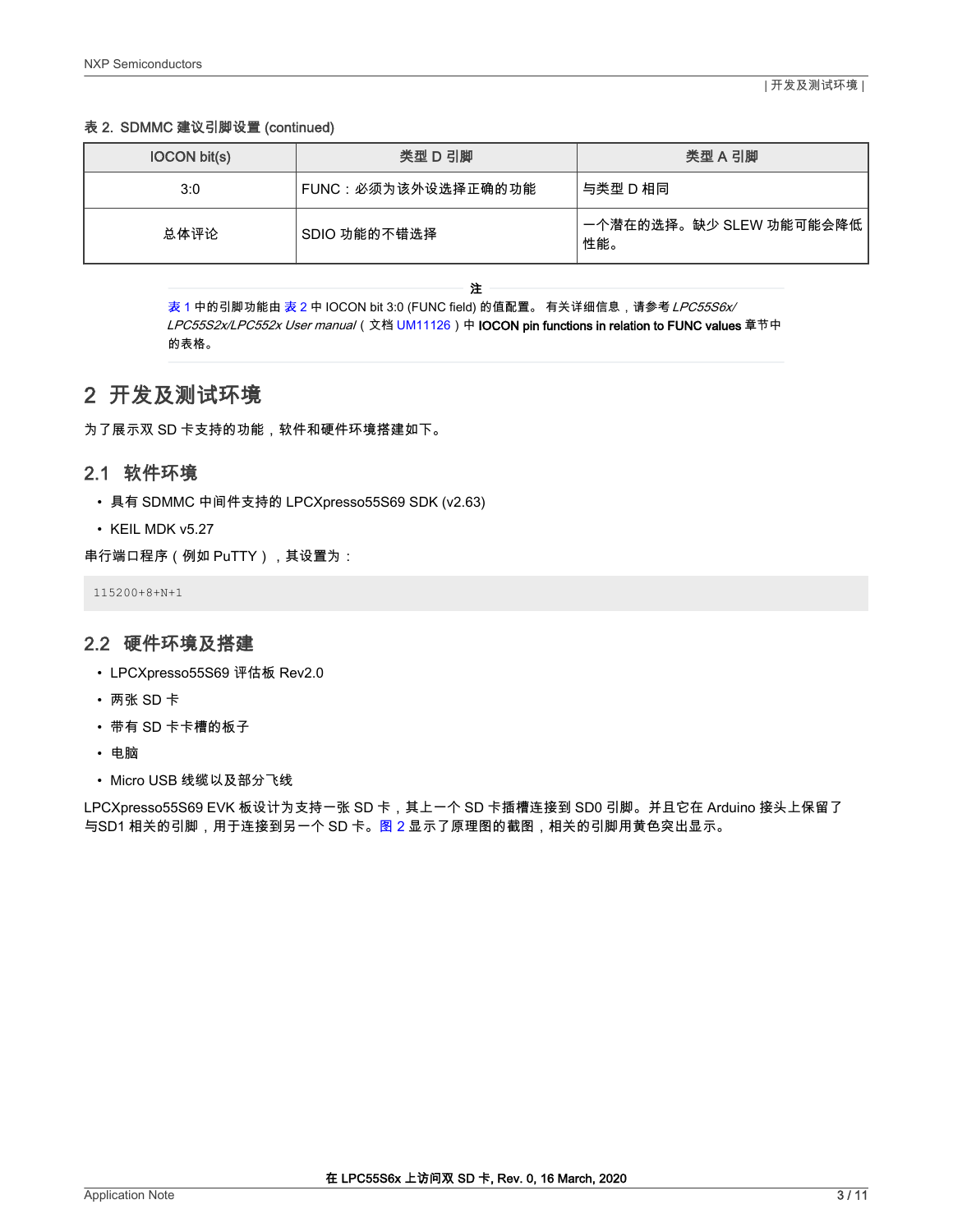<span id="page-3-0"></span>

| PIO1 9 GPIO ARD<br>3<br>PIO1 10 GPIO ARD<br>5<br>LEDR/PWM_ARD<br>LEDG/PWM ARD<br>9<br>LEDB/PWM_ARD<br>11<br>PIO0 15 GPIO ARD<br>FC2_USART_TXD_ARD_13 | P <sub>18</sub><br>$\overline{2}$<br>3<br>4<br>6<br>8<br>10<br>9<br>12<br>11 | 4<br>6<br>8<br>10<br>12<br>14 | SD1 CLK<br>SD1 CMD<br>PLU_CLKIN/GPIO/SD1_D0<br>PLU_OUT5/GPIO/SD1_D3/FC4_SPI_SSEL2<br>PLU_OUT6/GPIO/FC2_USART_RXD_ARD/SD1_D1<br>SD1 D2<br>PLU_OUT1/GPIO |
|------------------------------------------------------------------------------------------------------------------------------------------------------|------------------------------------------------------------------------------|-------------------------------|--------------------------------------------------------------------------------------------------------------------------------------------------------|
| PLU_OUT6/GPIO/FC2_USART_RXD_ARD/SD1_D1 15<br>17<br>SD1 PWR EN<br>19<br><b>CARD DE</b>                                                                | 13<br>14<br>15<br>16<br>18<br>17<br>20<br>19                                 | 16<br>18<br>20                | WAKE/GPIO<br>PLU_IN5/GPIO/SD1_WP<br>PIO0 18 GPIO ARD                                                                                                   |
| 图 2. LPCXpresso55S69 EVK 上保留的 SD1 引脚                                                                                                                 |                                                                              |                               |                                                                                                                                                        |

要在具有 SD1 引脚的另一板上驱动 SD 卡,也应共享电源和地。它们也保留在 LPCXPrsso55S69 评估板的 Arduino 接头上, 在图 3 中以黄色突出显示。



[图 4](#page-4-0) 展示了 LPCXprsso55S69 评估板上 Arduino 接头实际连接 SD1 的照片截图。使用飞线,可以很容易地连接到另一块带有 SD 卡槽的板子,以便访问。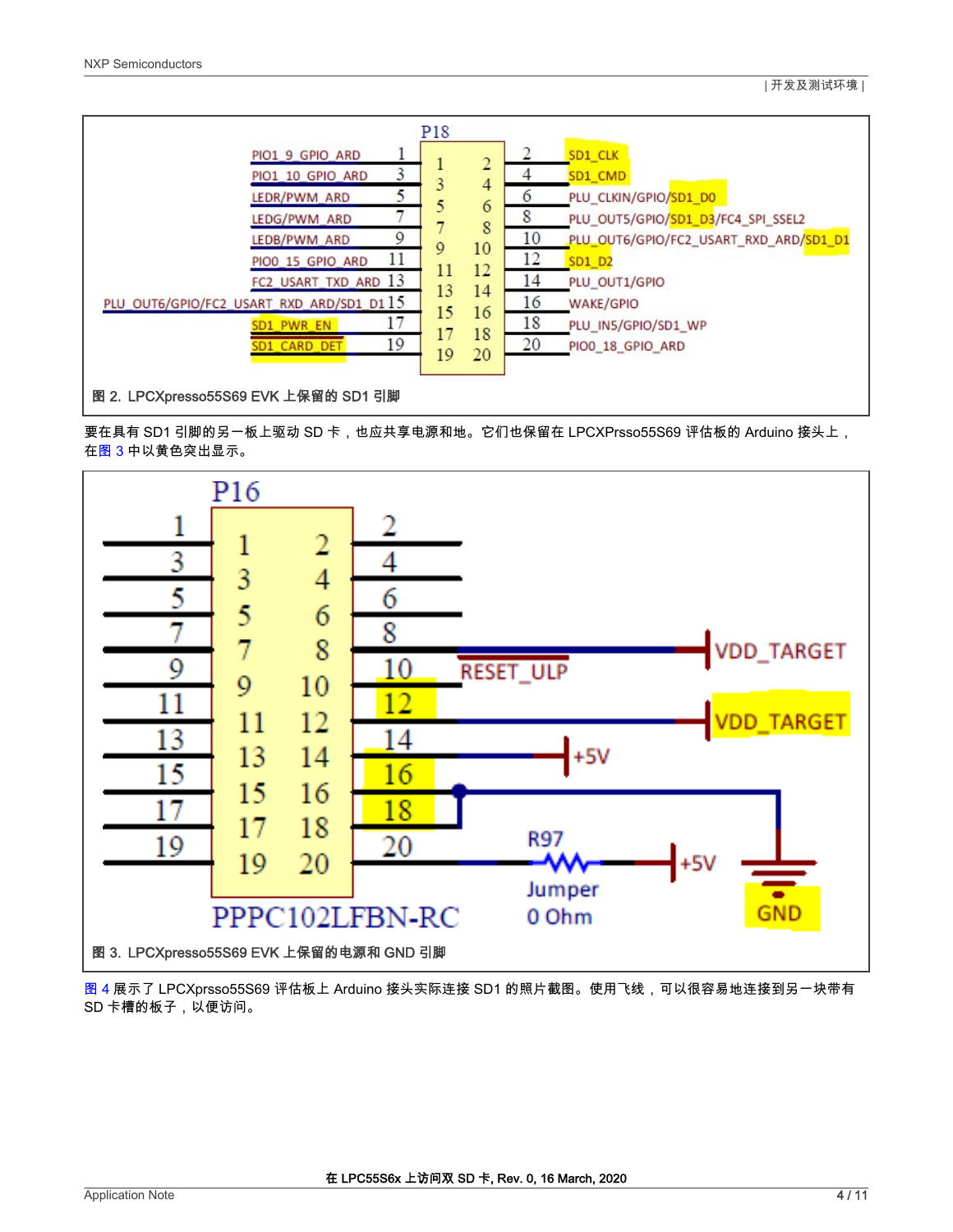<span id="page-4-0"></span>

## 3 软件实现

## 3.1 基本思想

软件实现基于 LPCXpresso55S69 SDK。 软件实现的基本思想如下。

两个设备共享一个 SDMMC 控制器,尽管它们有两组独立的引脚。 因此,对两个设备的访问过程必须是串行的,不能并行。这 意味着只有在前一台完成之后,下一台设备上的事务才可以开始。否则,可能会相互干扰。 这个关键点限制了软件的实现。 应 用程序的开发人员也应该注意这一点。

因此,为了更简单,清楚地显示此功能,双 SD 卡上的事务在参考代码中以轮询和阻塞模式实现。

此外,当前的 SDK 仅提供接口一张 SD 卡(SD0)的函数。 为了更好地与 SDK 兼容,将在新文件中创建支持另一张 SD 卡 (SD1)的新函数,而不是修改现有函数和文件。 因此,可以在不干扰现有文件的情况下可以将这些包含新函数的文件添加到 SDK 中。

最后,虽然如上所述,SDMMC 外设是共享的,但寄存器中 SD0 和 SD1 仍然存在一些不同的配置:

- PWREN 寄存器用于使能电源。
- CLKENA 寄存器用于使能时钟。
- CDETECT 寄存器用于检测卡的。
- CTYPE 寄存器用于在 1 位,4 位和 8 位模式之间切换卡类型。
- 发送命令时,必须分别对应于 SD0 或 SD1 将 CMD 寄存器的 20-16 位设置为 0 或 1。

对 PWREN, CLKENA, CDETECT, 以及 CTYPE 寄存器的控制已在 SDK 的 HAL 级别上实现。有关这些寄存器的介绍,请参考 LPC55S6x/ *LPC55S2x/LPC552x User manual*(文档 [UM11126\)](https://www.nxp.com/webapp/sps/download/preDownload.jsp?render=true)。在双 SD 支持的软件实现中,只需要调用支持 SD1 的 API ,例如 SD 1 初始化。 但是,向 SD1 发送命令的功能并没有在 SDK 中的传递函数中实现。 因此需要添加 SD1 的传递函数。[表](#page-5-0) 3 描述了 CMD 寄存器中的相关字段。

在 LPC55S6x 上访问双 SD 卡, Rev. 0, 16 March, 2020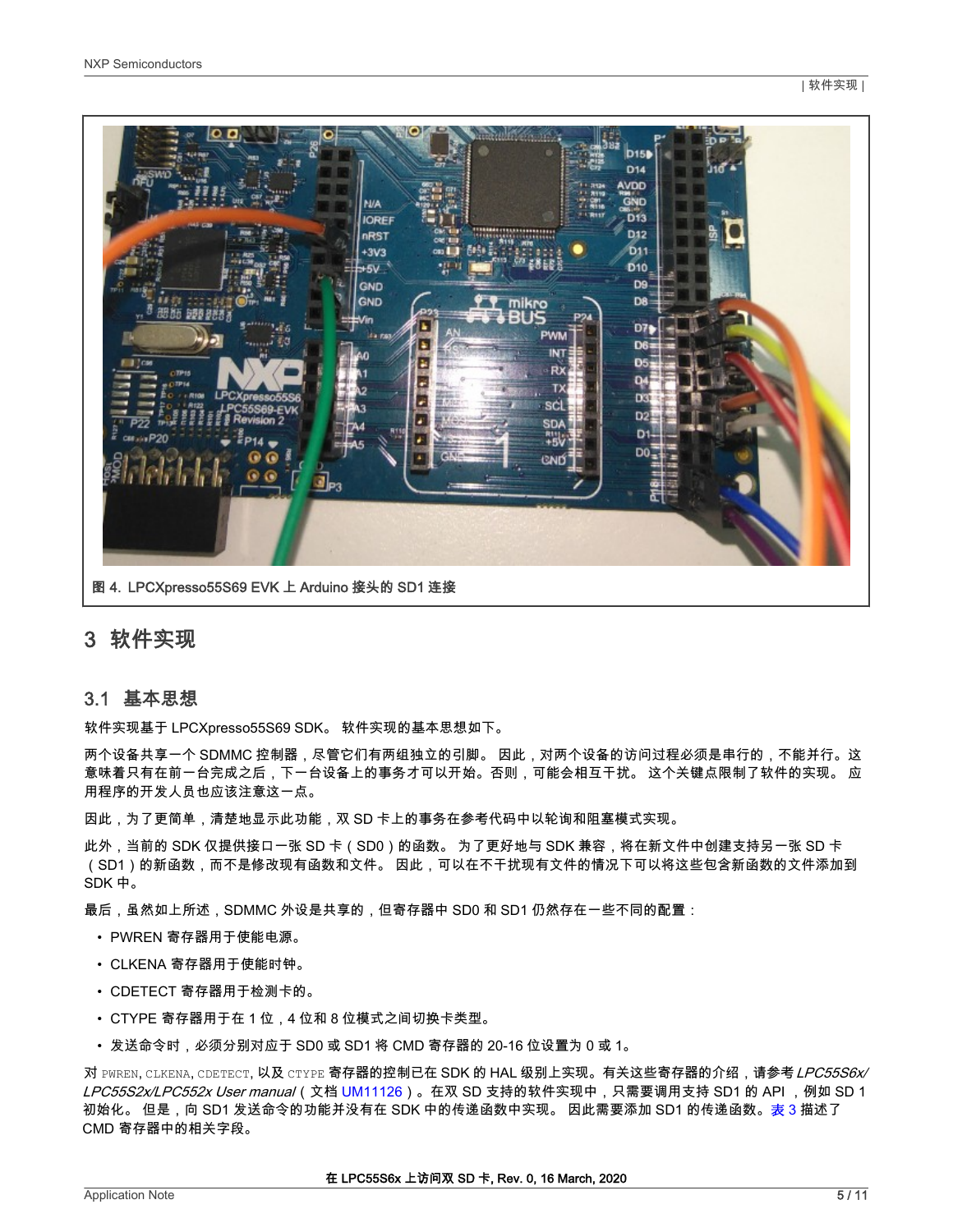#### <span id="page-5-0"></span>表 3. CMD 寄存器中 SD0 或 SD1 的命令字段

|       | 怀心     | v      | 描述               | 「置值 |
|-------|--------|--------|------------------|-----|
| 20:16 | NUMBER | 0 or 1 | 指定执行当前命令的 SD 卡卡号 |     |

基于上述两个 SD 卡设备(SD0 and SD1)的不同寄存器配置,添加了使能 SD1 的新函数。

### 3.2 在 SDK 上为 SD1 使能添加函数

本节将介绍基于 SDK 中 SDMMC 的 SW 层如何添加用于 SD1 使能函数的要点:HAL 层,主机层,协议层和板级。 有关更多信 息,请参考 [AN12777SW](https://www.nxp.com/docs/en/application-note-software/AN12777SW.zip)。

1. HAL 层

SDMMC 接口的 HAL 层在 SDK 中被抽象到了文件 fsl\_sdif.c 和 fsl\_sdif.h 之中,其中包含了 SDMMC 寄存器的设置。 正[如基本思想](#page-4-0)中所提到的,除了通过 CMD 寄存器向 SD1 发送命令外,SD0 和 SD1 的所有其他不同寄存器配置均已在 SDK 中实现。表 4 列出了 SD1 的函数应用程序接口。

#### 表 4. SDK 中 SD1 HAL 的 API

| 函数名称                     | 描述               | 评论               |
|--------------------------|------------------|------------------|
| SDIF EnableCard1Clock()  | 使能/禁用 SD 卡 1 时钟  | 在 fsl sdif.h 中提供 |
| SDIF EnableCard1Power()  | 使能/禁用 SD 卡 1 电源  | 在 fsl sdif.h中提供  |
| SDIF SetCard1BusWidth()  | 设置 SD 卡 1 数据总线宽度 | 在 fsl sdif.c中提供  |
| SDIF DetectCardlInsert() | 检测 SD 卡 1 插入状态   | 在 fsl sdif.h 中提供 |

因此,需要创建一个函数,以通过 CMD 寄存器将命令发送到 SD1。参考现有为 SD 0提供的名为 SDIF\_SetCommandRegister()函数, 新函数被命名为 SDIF1\_SetCommandRegister()其中 SD 1被指定为当前卡号 (有关定义参考 <mark>表 3</mark>)。相关代码如 <mark>图</mark> 5 所示。黄色突出显示的是相应位的设置。

//send command to sd card 1 base->CMD = cmdIndex | <mark>SDIF CMD CARD NUMBER(1)</mark> | SDIF CMD START CMD MASK;

图 5. 设置 CMD 寄存器中 SD0 或 SD1 的命令字段

更多详细信息,请阅读 fsl\_sdif1.c 的新文件,包括 HAL 层的所有新功能。

#### 2. 主机层

归类为中间件的主机层是 SDMMC HAL 和协议层之间的接口。 基本的系统操作是在此层完成的,比如传输功能,卡检测 功能,卡电源切换功能。此层中的参考代码是参考在路径 \middleware\sdmmc\port\sdif\polling\下 fsl\_sdmmc\_host.c 文件

在名为 SDMMC1HOST\_TransferFunction().的 SD1 新的传递函数中,添加了代码行以指定 SD1 然后以阻塞模式进行传 递。参见 图 6 中用黄色标亮的位置。

content->command->flags |= SDIF CMD CARD NUMBER(1);//specify SD card 1

if (kStatus Success != SDIF TransferBlocking(base, &dmaConfig, content))

error = kStatus Fail;

图 6. 设置 CMD 寄存器中 SD0 或 SD1 的命令字段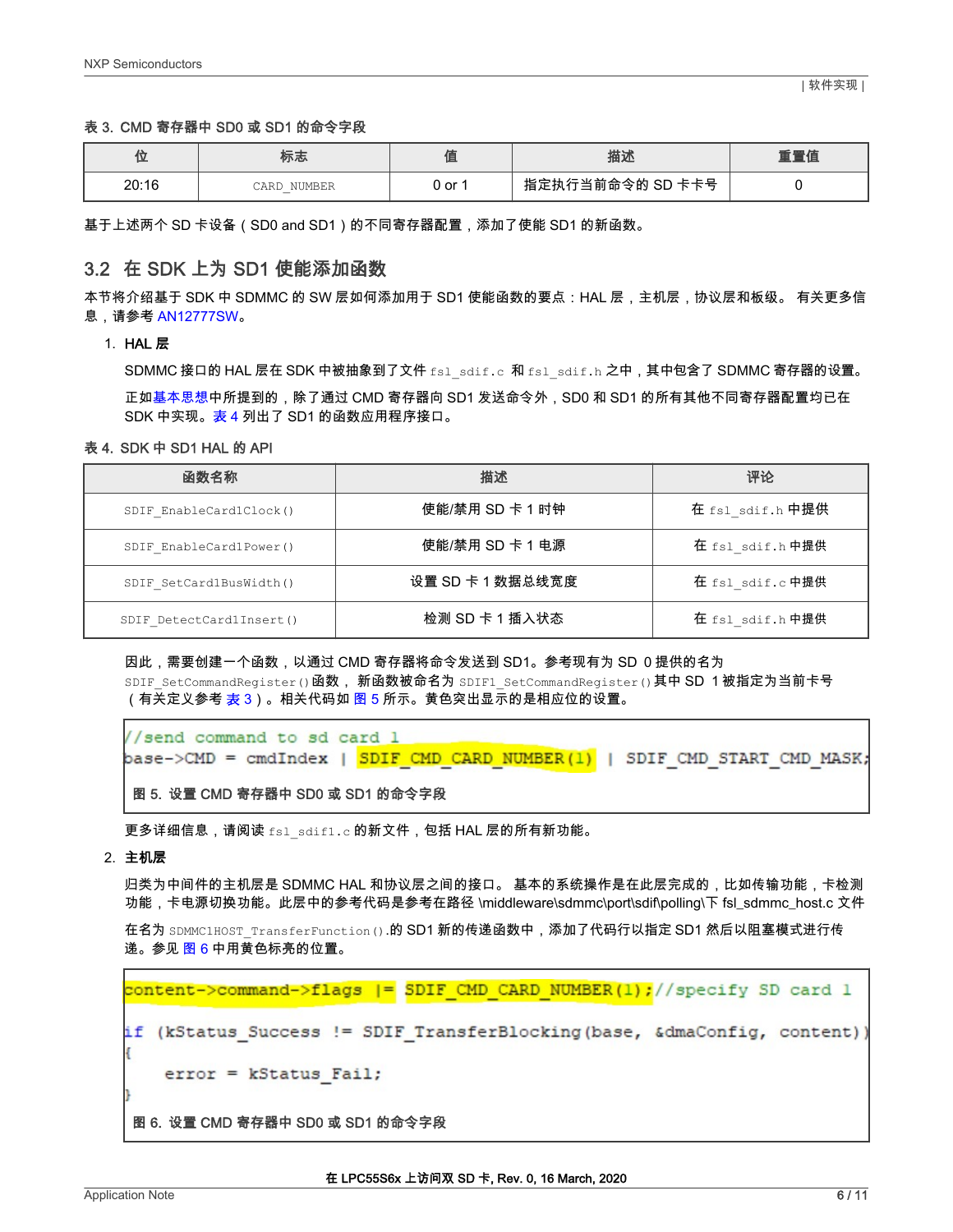<span id="page-6-0"></span>用于 SD1 卡检测的 SDMMCHOST\_DetectCard1InsertByHost()函数和用于 SD1 电源切换的 SDMMCHOST\_PowerOnCard1()/ SDMMCHOST\_PowerOffCard1()函数分别是调用已在 SDK 中实现的 API 。

SDMMCHOST CARD1\_DETECT\_INSERT\_STATUS()和 SDIF\_EnableCard1Power()已在 SDK 中的 HLA 层中实现。

更多详细信息,请阅读 fsl\_sdmmc\_host1.c 的新文件,包括 Host 层的所有新功能。

#### 3. 协议层

归类为中间件的协议层除了用于被应用程序调用的 MMC 和 SDIO 外还实现 SD 卡的命令协议。根据上述 SD0 和 SD1 的 不同寄存器配置,此层需要为 SD1 添加的新功能涉及 SD1 初始化,SD1 时钟和时序设置,SD1 电源切换和 SD1 检测, 这些功能是在新文件 fsl\_sd1.c 中实现的。 它们调用上面提到的 HAL 层和主机层中应用程序接口函数。请阅读文件 fsl sd1.c 以了解详细。

注

因为 SDK 中 fsl\_sd.c 文件中的许多 SD 卡协议函数都定义为 static。fsl\_sd1.c 的新文件将包含在 fsl sd.c 文件的行尾,以便共享减少代码容量。

#### 4. 板级

由于 SD1 具有独立于 SD0 的引脚,因此还需要配置与 SD1 相关的引脚。可以通过参考建议设置或 SDK 中 SDMMC 示例 里与 SD0 相关的引脚设置。

## 3.3 为双 SD 卡支持更新 SDK

软件包中提供了为双 SD 卡支持创建的源代码和项目信息文件。 必须将它们合并到 SDK 中才能工作。 执行以下操作更新 SDK 以 实现双 SD 卡支持。

- 将随附的 SW 软件包中\drivers\下的 fsl\_sdif1.c 和 fsl\_sdif1.h 文件复制到 LPCXpresso55S69 SDK 软件包中的 \devices\LPC55S69\drivers\中。
- 将随附的 SW 软件包中\sdmmc\inc\下的 fsl\_sd1.h 和 fsl\_sdmmc\_host1.h 文件复制到 LPCXpresso55S69 SDK 软件包 中的\middleware\sdmmc\inc\中。
- 将随附的 SW 软件包中\sdmmc\port\sdif\polling\下的 fsl\_sdmmc\_host1.c 文件复制到 LPCXpresso55S69 SDK 软件 包中的\middleware\sdmmc\port\sdif\polling\中。
- 将随附的 SW 软件包中\sdmmc\src 下的 fsl\_sd1.c 文件复制到 LPCXpresso55S69 SDK 软件包中的 \middleware\sdmmc\src\中。

在 LPCXpresso55S69 SDK 软件包的 fsl\_sd.c 文件的行末添加#include fsl\_sd1.c

• 将随附的 SW 软件包中包含 keil MDK 项目信息,示例代码和电路板代码层的 dual\_sdcards 文件夹复制到 LPCXpresso55S69 SDK 软件包中的\boards\lpcxpresso55s69\demo\_apps\。

#### 3.4 演示双 SD 卡访问

在\boards\lpcxpresso55s69\demo\_apps\dual\_sdcards\下,在文件 dual\_sdcards.c 中,有一个简单的实例实现, 以演示对 双 SD 卡的访问。

在该示例中,完成有关 SDMMC 的系统和外围设备的基本配置后,执行以下步骤:

- 1. 首先检测是否有 SD 卡(SD0)插入插槽。 一旦检测到,该卡将被上电并初始化。
- 2. 打印出初始化过程中获得的卡的信息。
- 3. 对另一个卡插槽中的另一张 SD 卡(SD1)执行相同的操作。 成功初始化两张卡后,执行对 SD0 卡的访问。
	- a. 向其写入一个数据块并将其读出。
	- b. 比较数据是否一致。
	- c. 写入/读取/比较多个数据块。
	- d. 如果都一致的话,则表明读取成功。否则,就是失败的。

在 LPC55S6x 上访问双 SD 卡, Rev. 0, 16 March, 2020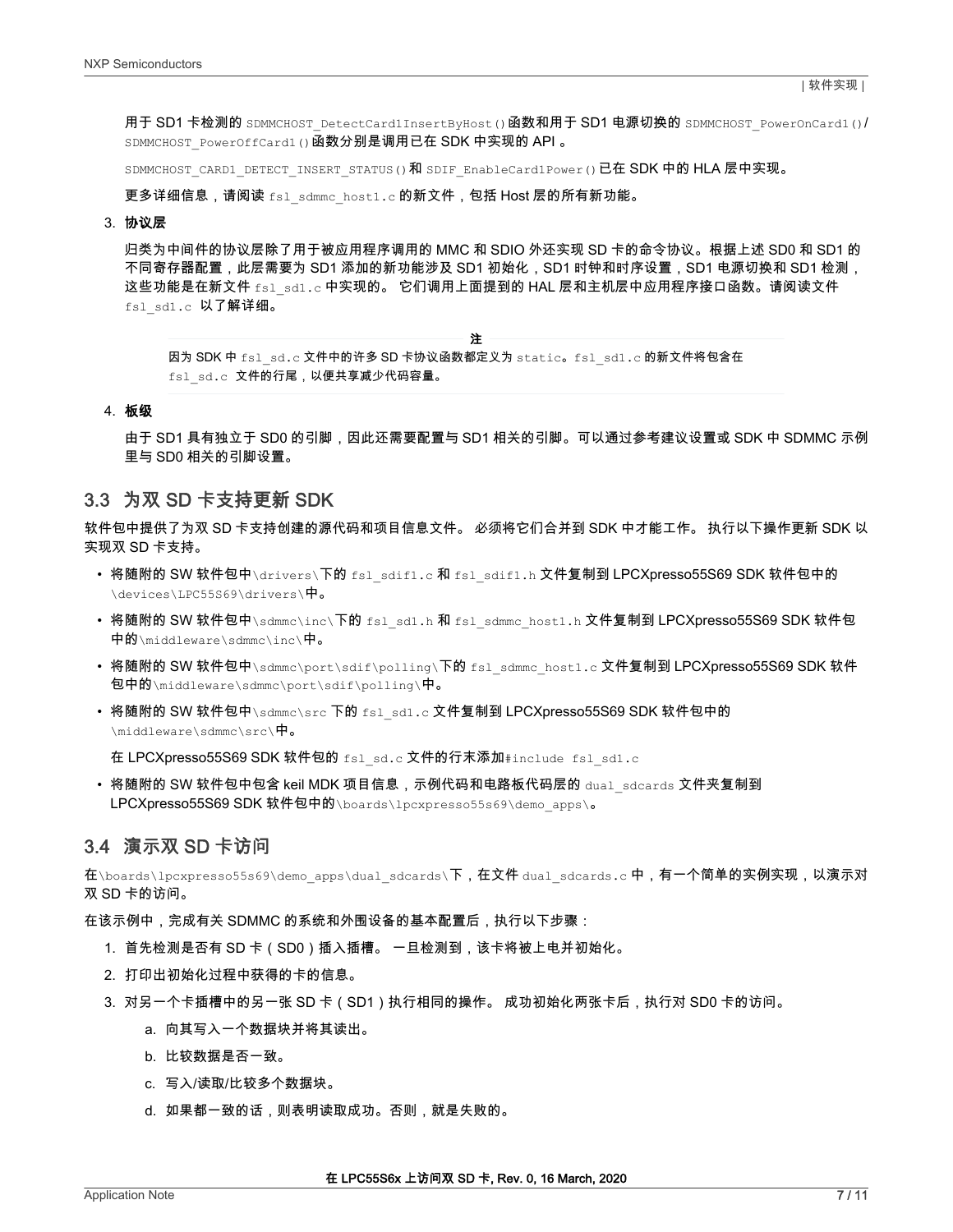- 4. 在 SD1 卡上执行相同的访问。
- 5. 在搭建好前面所提的软件和硬件后,在 SDK 中 \boards\lpcxpresso55s69\demo\_apps\dual\_sdcards\cm33\_core0\mdk\打开 dual\_sdcards.uvprojx 这一项目。在 成功构建,下载并运行例程后,将在串行终端上看到双 SD 卡的访问日志,如 [图 7](#page-8-0) 所示。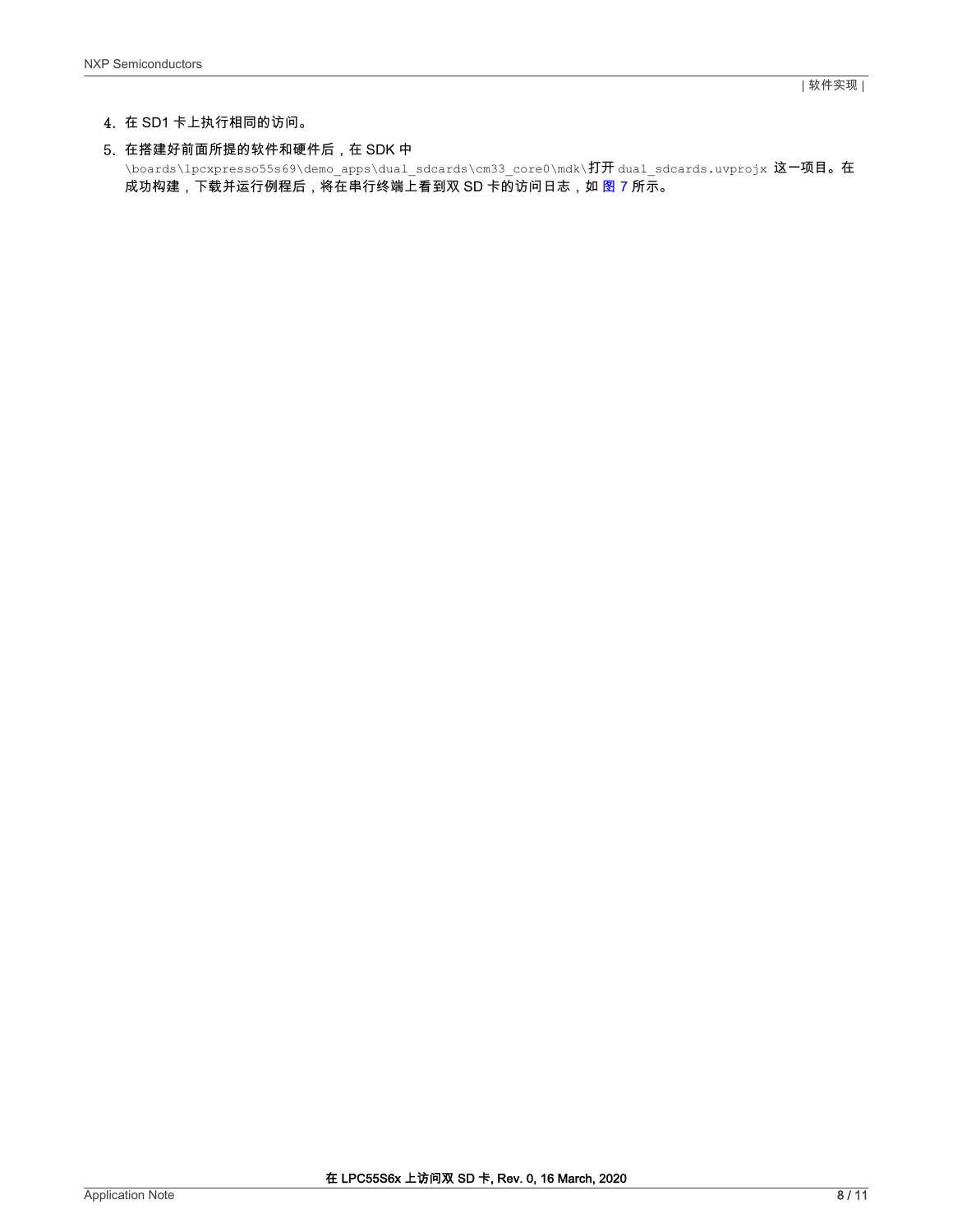```
< Dual SD Cards Example (block polling mode) >
     Please insert 2 cards individually...
    waiting card 0... inserted!
     =================Card 0 Information Log=====================
    Card size = block count: 3911680 * block size: 512 bytes (~2GB)
    Working condition:
     Voltage : 3.3V
     Timing mode: High Speed
     Freq : 50000000 HZ
                             waiting card 1... inserted!
         ==============Card 1 Information Log =====================
    Card size = block count: 30597120 * block size: 512 bytes (~15GB)
    Working condition:
     Voltage : 3.3V
      Timing mode: High Speed
     Freq : 50000000 HZ
    Individually Read/Write/Erase both cards continuously until error occurs......
    Card 0 access starting firstly with block mode...
    Write/read one data block......
    Compare the read/write content......
    The read/write content is consistent.
    Write/read multiple data blocks......
    Compare the read/write content......
    The read/write content is consistent.
    Erase multiple data blocks......
    Card 0 access OK!
    Card 1 access starting with block mode...
    Write/read one data block......
    Compare the read/write content......
    The read/write content is consistent.
    Write/read multiple data blocks......
    Compare the read/write content......
    The read/write content is consistent.
    Erase multiple data blocks......
    Card 1 access OK!
    Input 'q' to quit read/write/erase process.
    Input other char to read/write/erase data blocks again.
图 7. 记录双 SD 卡访问
```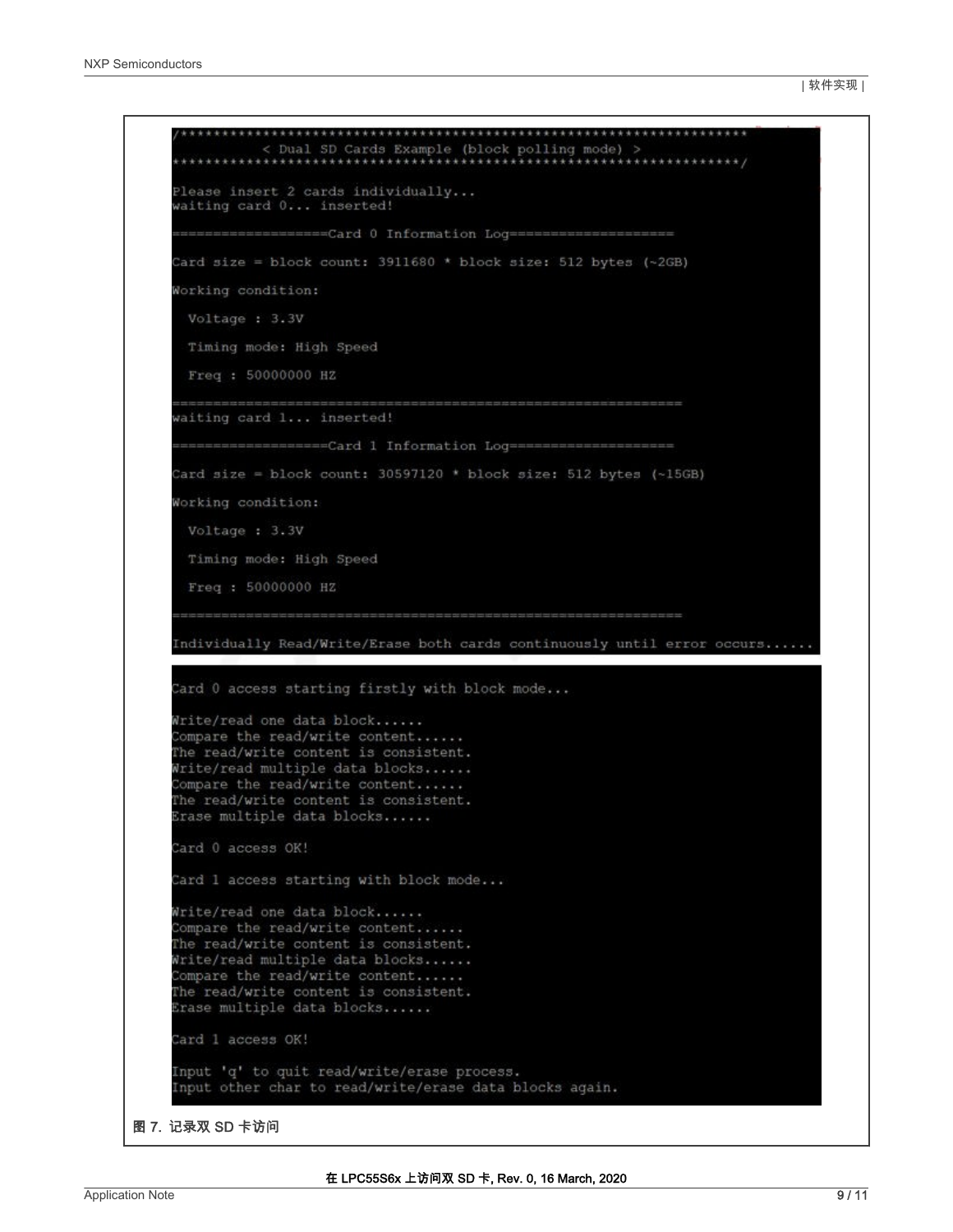## <span id="page-9-0"></span>4 总结

本应用笔记详细介绍了在 LPC55S6x 系列上使用相同的一个 SDMMC 接口实现双 SD 卡支持的方法。 它的参考代码的实现是基 于支持 SDMMC 中间件的 LPCXpresso55S69 SDK(其中仅支持一个 SD 卡)。 对应于这个 SDK,LPCXPresso55S69 EVK 板 被使用,因为有另一个 SD 卡的引脚被保留很方便连接。

- 介绍 SDDMC 模块和 SD0 和 SD1 的引脚分配。
- 描述了软件和硬件环境,特别是双 SD 卡支持的硬件设置。
- 由于 SDK 已支持其中一张卡,该笔记说明了在基本思想下如何为另一张 SD 卡添加函数。
- 说明如何将软件包合并到 SDK 中,最后通过一个简单的例子展示了结果。